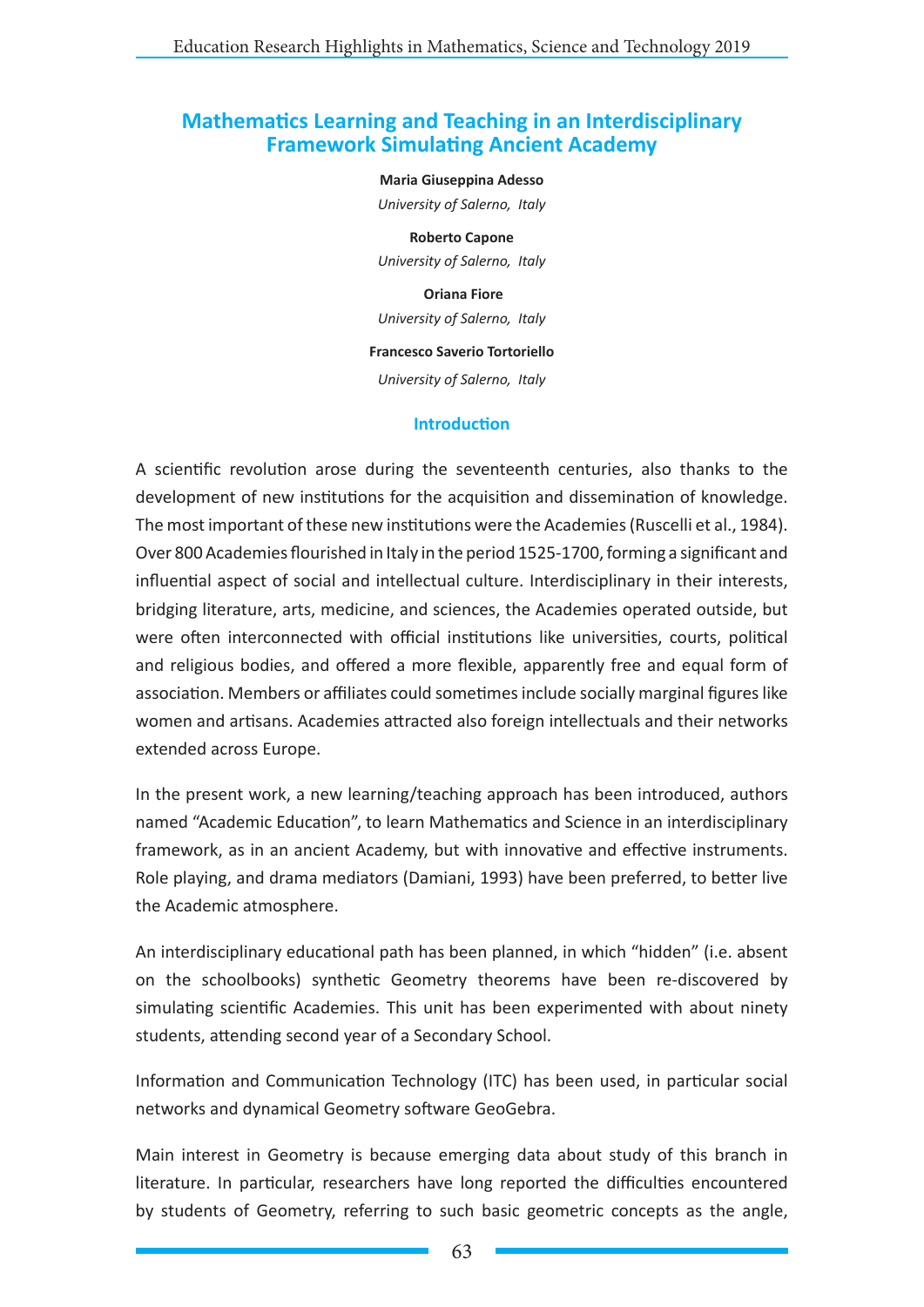triangle and quadrilateral (Gal, 2010). Nevertheless, Özerem (2012) revealed that 7th grade secondary school students have a number of misconceptions, lack of background knowledge, reasoning and basic operation mistakes at the topics: measures, angles and shapes, transformations and construction and 3-D shapes. Moreover, EIA TIMSS2015 data (Jones et al., 2015), show that Italian 8th grade students don't attribute to Maths study an operational value, they think that Maths is not fundamental for their future and their pleasure in the studying Mathematics is very poor.

Main idea is increasing pleasure and motivation in studying Mathematics and Science, creating a social, free scheme environment, starting from free discussions and investigations, not necessarily connected to textbooks, starting from the particular Italian historical background.

Our research starts from these questions:

May a methodological approach based on a social comparison between students improve their motivation in studying Mathematics?

May a methodological approach based on an historical, students self-managed, research intrigue and arouse interest in Mathematics, and especially in Geometry?

May the use of an informal language encourage the students to discuss about Mathematics?

### **Italian Academies**

The idea of "Academy" goes back to ancient Greece: the first Academy was founded by Plato in 387 B.C. in Athens. Aristotle studied there for twenty years before founding his school, Lyceum. Two women are known to have studied with Plato at the Academy, Axiothea of Phlius and Lasthenia of Mantinea. The subjects of study almost certainly included Mathematics as well as the Philosophical topics, but there is little reliable evidence about it.

Traditionally, an Academy has been defined as being composed of a group of individuals interested in intellectual or cultural matters, which held regular meetings to discuss topics of intellectual, cultural or current interest and to promote lectures, dramatic performances, scientific enquiry and experimentation, and to produce publications arising out of these.

In Italy, in the fifteenth century, this idea was revived and was used to refer to groups of humanists who gathered together informally to discuss matters of literature and philosophy arising out of the continuing revival of classical culture, to which the terms Humanism and Renaissance were later applied.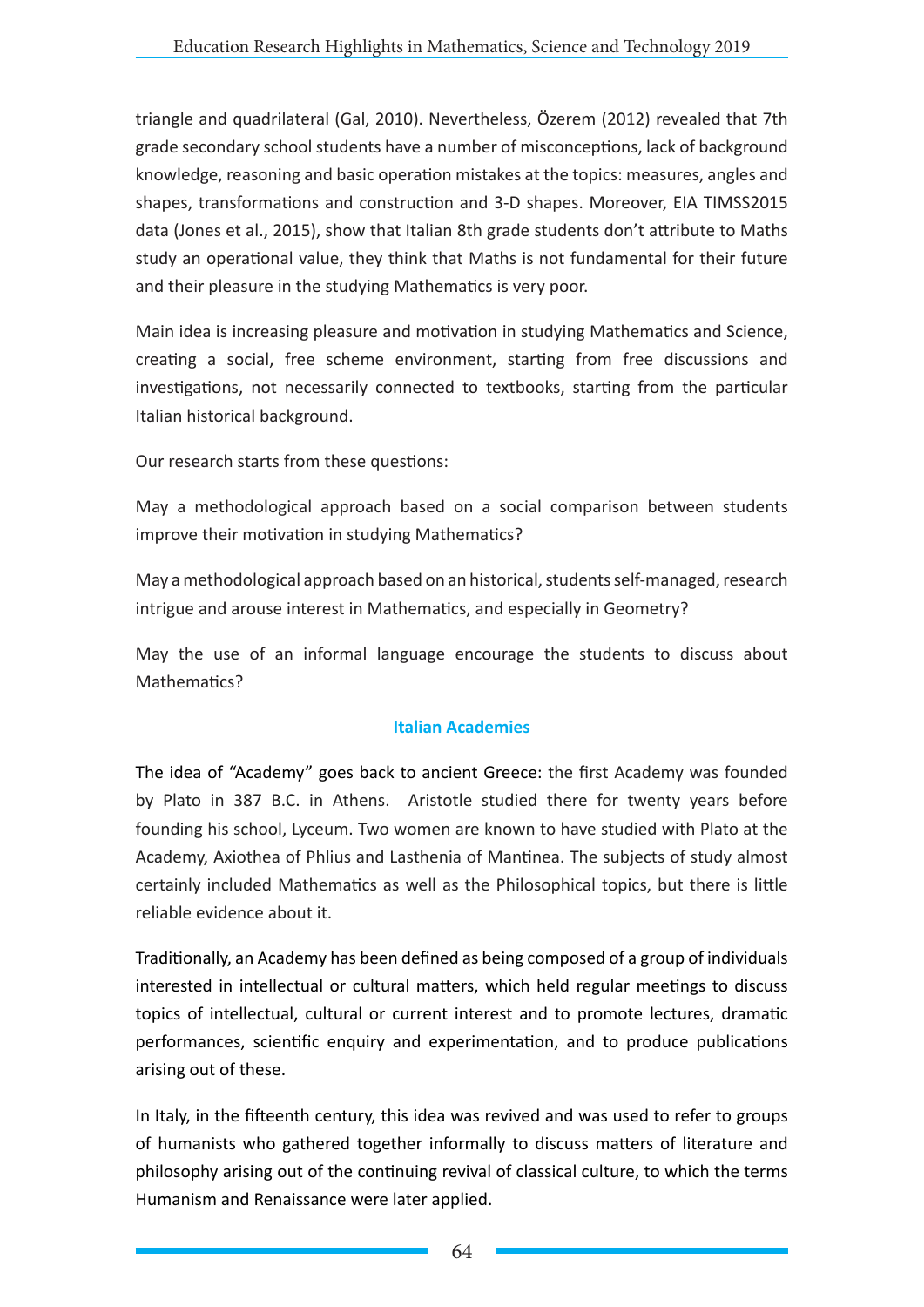The birth of the Italian Academies in the full sense, as places to disseminate interdisciplinary learning, can be dated to the formation in 1525 of "Intronati Academy" in Siena. The Italian Academies of the sixteenth and seventeenth centuries, thus formally constituted, were the earliest of such institutions, which were subsequently found throughout Europe, as other countries sought to emulate this model. D'Alembert, in his l'Én-cyclopédie, wrote about the word.

An innovative collaborative project (since 2009 up to now) involving Royal Holloway, British Library, and University of Reading about Italian Academies 1525-1700 has been developed and a database has been realized (Italian Academy Database, IAD), which mapped the Italian world of Academies as a global phenomenon, http://www. bl.uk/catalogues/ItalianAcademies/, connecting Academies, books, and people (587 Academies, 7100 People, 911 Works). This project showed that Italian Academies could be considered as the first intellectual "social networks" of early modern Europe (Testa, 2015).

Their membership included pioneering scientists, literary polemicists, political thinkers, women as well as men, and representatives of all social classes. In addition to their intellectual pursuits, the Academies had a more playful aspect, including the delivery of orations based on paradoxes, the performance of games, or the invention of amusing names for the Academy, its members and its activities, often represented visually in punning illustrations and devices. The individual nicknames taken by members reflected the idea present in the name of the Academy. Members of Academies frequently published, for many different reasons, only under their Academy nicknames – and this fact constitutes one of the principal difficulties in researching Academy publications through standard, author-name catalogues.

Varying in size and importance, Academies were of two major types: some preferred to keep a low profile and gathered in privately maintained spaces, others became symbols of ostentation and often met to publicly celebrate courtly life, patrons, and events of both a secular and religious nature. Nevertheless, some common features may be found in all the Academies: an effective name, a logo, a motto, generally a noble or a celebrity who favoured its growth, interdisciplinary discussions and thoughts freedom. Often the place where Academies carried out their activities were unknown and sometimes, they corresponded to private houses.

Irace and Panzarelli (2011) show that in Naples, there were 161 Academies, but 99 places are only known nowadays (53 in private houses, 33 convents). The interests of Academies ranged very widely across the disciplines, from art and literature to the experimental sciences. A study on Academies in Bologna, Florence and Naples in Irace and Panzarelli (2011) analyses most relevant topics in the Academies: 7,7% was about Science and Maths.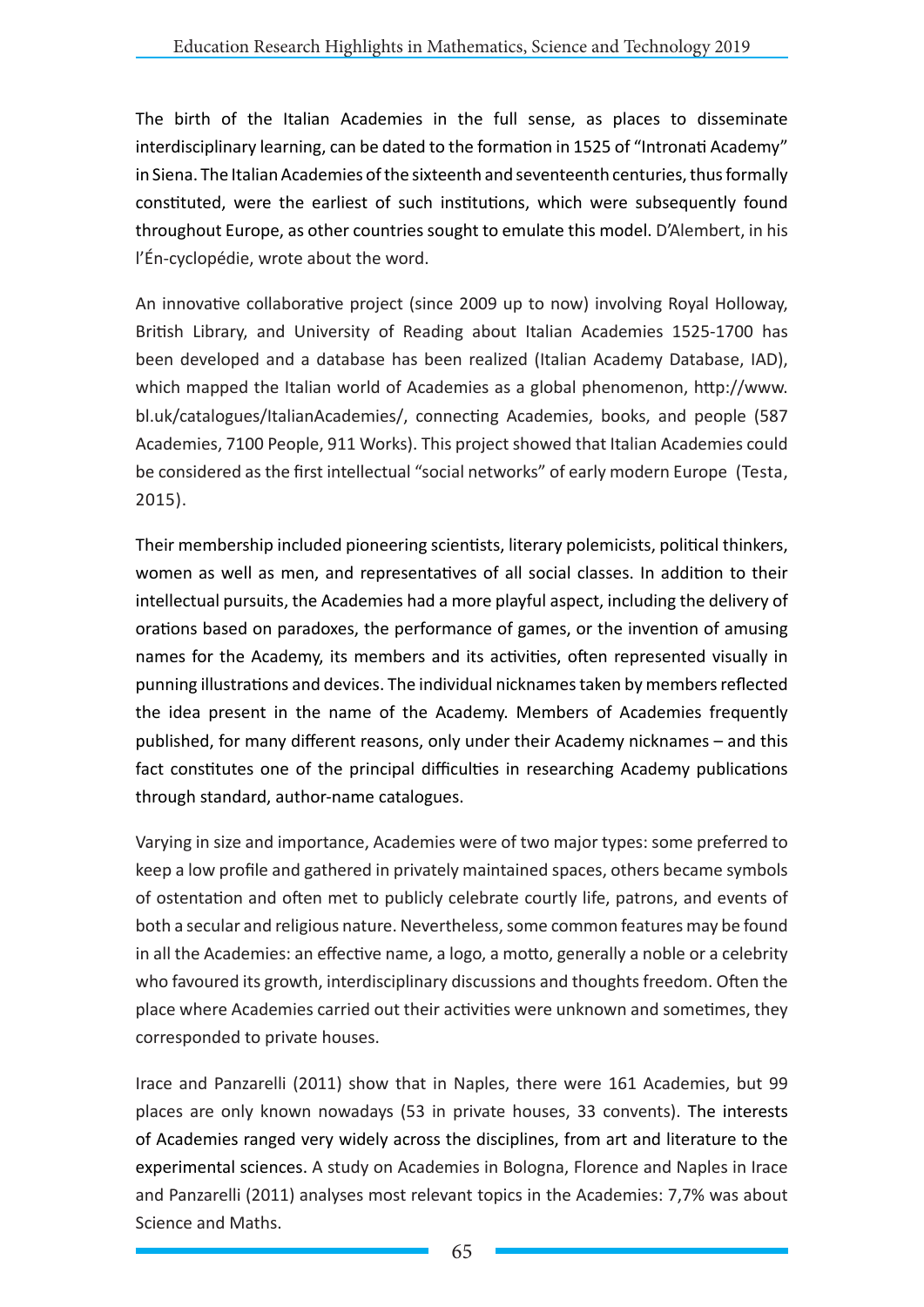First scientific Academy, "Academia secreta", was founded in south of Italy (probably in Salerno, near Naples) by Girolamo Ruscelli, although few news about it can be found in literature (Ruscelli et al., 1984) and the place where it was born is still unknown.

In scientific Academies, some "geometric problems" were also discussed, taking into account both calculus and synthetic geometry solutions. Few details may be found about these "discussions", also due to the general academic rules: the members could only have access to all the research material developed inside the Academy.

### **Academic Education: A New Learning and Teaching Methodological Approach**

Starting from main characteristics of Italian Academies, a new learning and teaching methodological approach has been developed, authors named "Academic Education".

Main features of this approach can be summarised as follow:

- A "new learning place", an Academy, have to be created, also by choosing all details to identify it (logo, motto, wearing members, eventually rules). This place may be either virtual or real. Virtual Academies could connect students in all the world. Nevertheless, it should be better to context this place, also taking into account the surrounding territory.
- All the students have to be members of an Academy. More than one Academy may be "founded" in a class (or in an open classes group); in this case, heterogeneous groups have to be created, in agreement with ancient Academies members, just paying attention that females should be equally distributed into all the Academies.
- Social networks have to be used as a vehicle to disseminate learning:

- in a "free" way;

- in an anonymous way, depending on the student's opinion, by using a pseudonym (nickname);
- with a "limited open access": only the "members" may have a free access to discussions.
- The educational path should be interdisciplinary, focused around a main theme, but also including topics which could emerge from debate (both live and/or virtual debate), not necessary planned by the teacher.
- Virtual meetings should be organized on social networks, either synchronous (planned as in a forum) or asynchronous (chat).
- • Live meetings in the blended Academy have to be organized together with students and teachers of different subjects, to give main effort to the interdisciplinary path.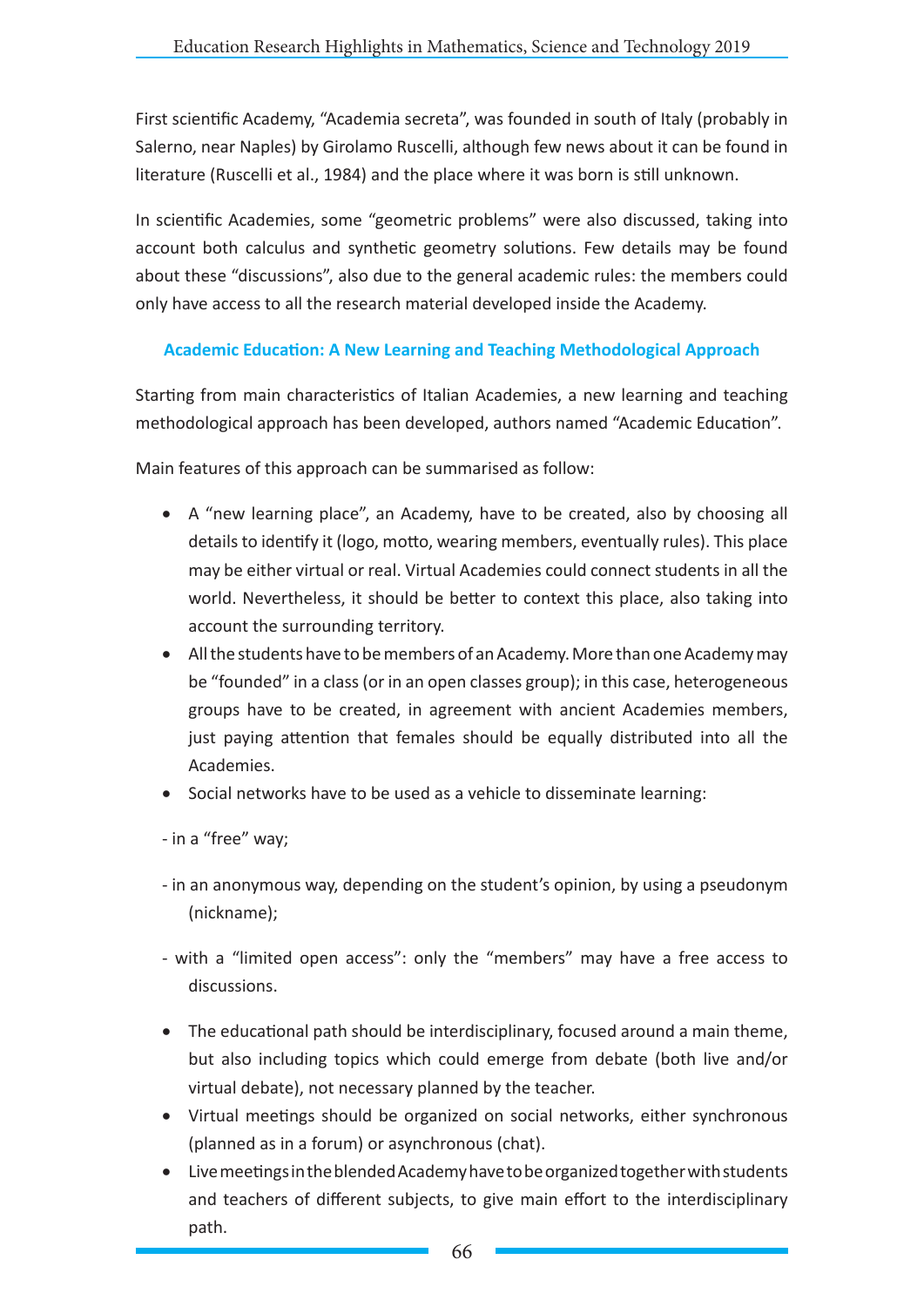In order to apply this new methodological approach, a scheme "step by step" is reported in Table 1

| Action                                       | Time                                                                     | Teacher Role                                                                                                                                               | <b>Students Role</b>                                                                                            | Observations                                                                                                                                                                                                      |  |  |  |  |
|----------------------------------------------|--------------------------------------------------------------------------|------------------------------------------------------------------------------------------------------------------------------------------------------------|-----------------------------------------------------------------------------------------------------------------|-------------------------------------------------------------------------------------------------------------------------------------------------------------------------------------------------------------------|--|--|--|--|
| Choice of                                    | 1 hour                                                                   | Teacher takes a                                                                                                                                            |                                                                                                                 | - Blended is preferred if                                                                                                                                                                                         |  |  |  |  |
| "Academy<br>typology":<br>blended or virtual |                                                                          | decision, depending<br>on: time, topic to be<br>experimented, number<br>of students                                                                        |                                                                                                                 | topic is hard, time is lower<br>10 hours, experimentation<br>is limited to one classroom                                                                                                                          |  |  |  |  |
|                                              |                                                                          |                                                                                                                                                            |                                                                                                                 | - Virtual Academy is<br>preferred if topic is<br>standard, time is over than<br>10 hours, experimentation<br>is in open classes                                                                                   |  |  |  |  |
| Choice of                                    | 1 hour                                                                   | Teacher shows some<br>"didactical" social                                                                                                                  | Students suggest the<br>most popular social                                                                     | In order to choose the<br>"right" social network, it                                                                                                                                                              |  |  |  |  |
| the social<br>network                        |                                                                          | networks, as Padlet,<br>Edmodo                                                                                                                             | networks they use<br>(Facebook, WhatsApp)                                                                       | is important to take into<br>account all the technical<br>characteristics, e.g.<br>possibility to share files,<br>links, maximum dimension<br>of the shared files, the<br>opportunity to create<br>closed groups. |  |  |  |  |
| <b>Creation of the</b><br>"Academy"          | 1 hour                                                                   | Teacher and students choose, together, main<br>characteristics of new Academy: name, logo,<br>motto, eventually some rules.                                |                                                                                                                 |                                                                                                                                                                                                                   |  |  |  |  |
| Choice of                                    | 1 hour                                                                   | Teacher chooses main<br>topic and introduces it                                                                                                            | Students search on<br>the web and/or on                                                                         | The teacher introduction                                                                                                                                                                                          |  |  |  |  |
| main topic                                   |                                                                          | books/journals some<br>on the social network,<br>information about<br>just posting an image<br>or a sentence, with no<br>main topic<br>further information |                                                                                                                 | have to be effective, also to<br>engage all the students and<br>to arouse curiosity.                                                                                                                              |  |  |  |  |
| <b>Virtual Debate</b>                        | 3 hours<br>(this time is<br>indicative,<br>it depend<br>on the<br>topic) | Teacher takes part to<br>the discussion only if<br>the students ask for<br>him.                                                                            | Students share<br>information between<br>them on the social<br>network.                                         | Shared information could<br>be partially mistaken or in<br>contrast between them.<br>Teacher does not "reveals",<br>at this step, the mistakes                                                                    |  |  |  |  |
| Planning/                                    | 3 hours                                                                  | Teacher critically<br>analyses student's<br>discussion and suggests<br>some learning activities<br>to "confute" or "prove"                                 | Some students carry<br>out the activities<br>suggested by the<br>teacher and share the<br>results on the social | The criticality of this step is                                                                                                                                                                                   |  |  |  |  |
| realizing learning<br>activities             |                                                                          |                                                                                                                                                            |                                                                                                                 | that not necessarily all the<br>students actively carry out<br>the "assigned works".                                                                                                                              |  |  |  |  |
|                                              |                                                                          | student's idea                                                                                                                                             | network                                                                                                         | Teacher has an immediate<br>trace about it, but he<br>hasn't to force students.                                                                                                                                   |  |  |  |  |
| <b>Extend topics</b>                         | 3 hours                                                                  | Teacher suggests some<br>topics, connected to                                                                                                              | Serendipity gives the<br>opportunity to extend                                                                  | Two experimentations of<br>the same path could be                                                                                                                                                                 |  |  |  |  |
| in an<br>Interdisciplinary<br>Framework      |                                                                          | the main theme, but<br>in different contexts<br>(history, art, science,<br>music and so on)                                                                | main topic to new and<br>interesting topics, in<br>an interdisciplinary<br>framework                            | very different between<br>them, depending on this<br>step. At this step, further<br>teachers of different<br>subjects could be added to<br>the "Virtual Academy"                                                  |  |  |  |  |
| <b>Live Meeting</b>                          | 5 hours                                                                  | Teachers of different<br>subjects actively attend                                                                                                          | Students show their<br>research and activities                                                                  | ICT are fundamental to<br>better organize learning                                                                                                                                                                |  |  |  |  |
| (only in case<br>of blended<br>Academy)      |                                                                          | to the discussion                                                                                                                                          | results; organize their<br>own learning unit.                                                                   | unit, nevertheless also<br>traditional instrument can<br>be used                                                                                                                                                  |  |  |  |  |
| <b>Final product</b>                         | 2 hours                                                                  | Teacher suggests<br>realizing a final<br>product, s                                                                                                        | Students decide<br>modality to realize<br>final product                                                         | Final product should be:<br>Multimedia, Easy to share,<br>Effective, Interdisciplinary                                                                                                                            |  |  |  |  |

| Table 1. Centre the Caption Above the Table |  |  |  |  |  |  |  |
|---------------------------------------------|--|--|--|--|--|--|--|
|---------------------------------------------|--|--|--|--|--|--|--|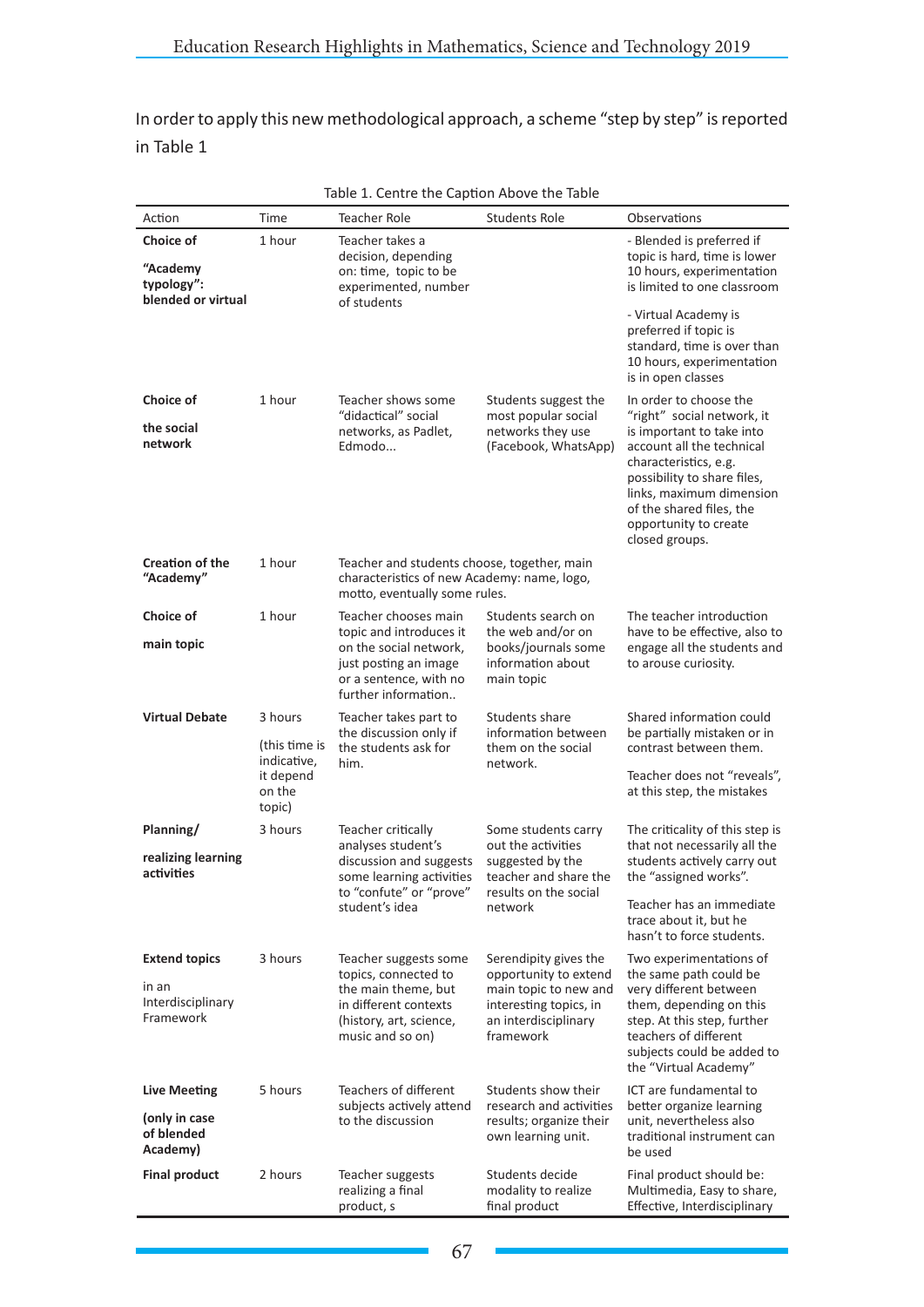#### **A case study: The Baffling Academy**

Taking into account the "Academic Education", an interdisciplinary educational path has been planned. Learning unit has been experimented with about ninety students, attending the second year at High School; times is in agreement with Table 1 (about 20 hours). The final live meeting (5 hours) has been realized together with History and Literature, Latin, Science, English and Maths teachers.

Students used their smart-phones and/or tablets, as in Bring Your Own Device (BYOD) practises, whereas a LIM and a PC have been used in the classroom, too. In order to verify Geometry theorems, interactive and dynamical geometry software GeoGebra, has been used. Historical texts have been also consulted, mainly on the web. Let's summarize experimental phases, following steps in Tab.1. Here we show results about a second class of a Scientific High School, composed by 27 students.

### **Choice of Academy typology**

We created both types of Academies:

a) three virtual Academies, in which members communicate between them only by using social networks;

b) a blended Academy, with both virtual and live meetings. The motivation of this choice will be clarified later in the experimental details.

#### **Choice of Social Network**

After a debate between students and teacher, *WhatsApp* has been selected as social network, to create "closed virtual places", where they met and had their learning activities.

### **Choice of Main Topics**

Maths teacher suggested, as main topic, "synthetic Geometry theorems and problems on triangles, which are missing in Maths schoolbooks, but largely diffused on the web (blogs, Maths Forums, Wiki, Youtube)".

#### **Creating 2.0 Virtual Academies**

At the beginning, three virtual Academies have been created (in this specific case, 9 students in each group), named as their specific research theme:

- Cevian Triangles
- Pedal Triangles
- Orthic Triangles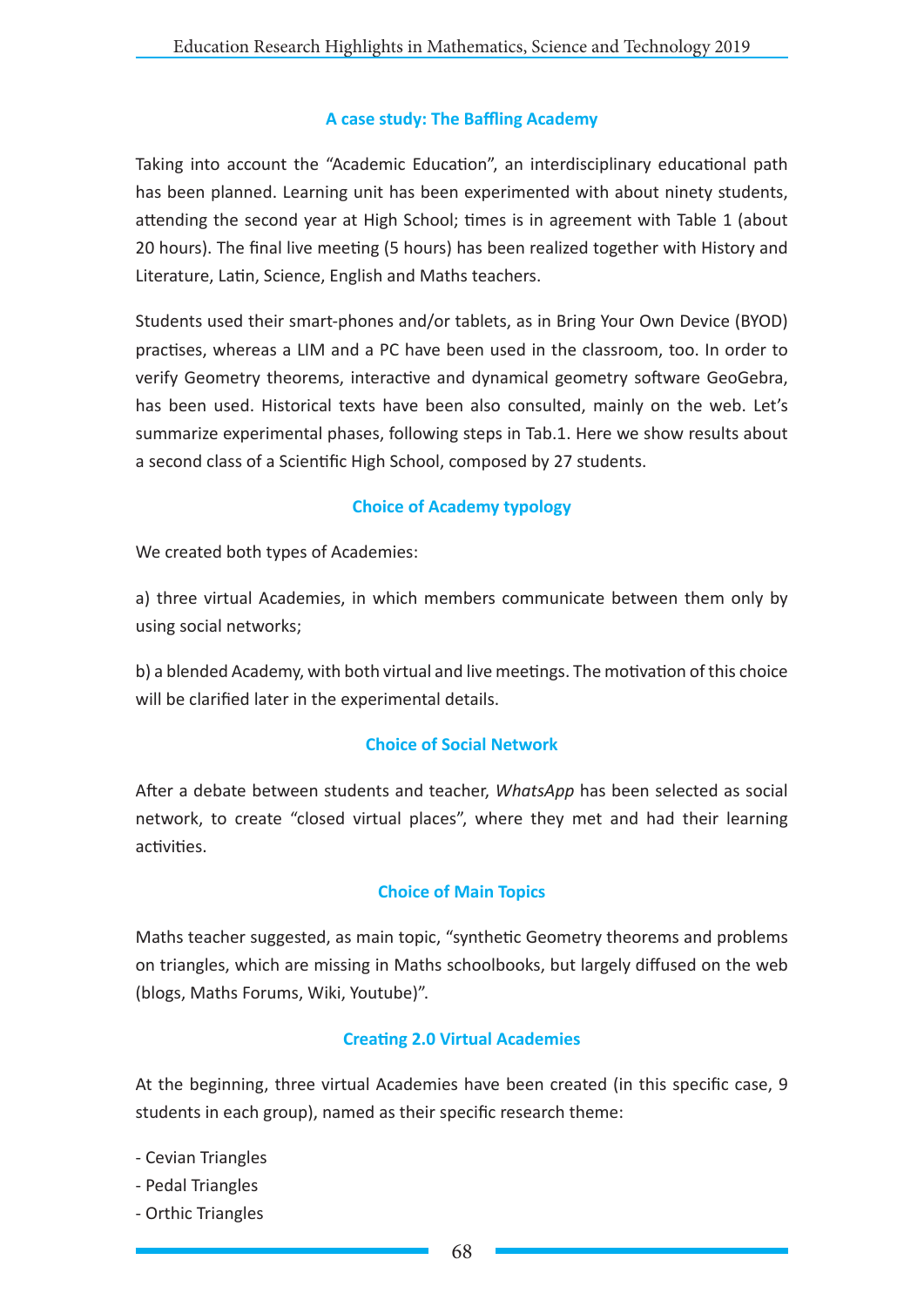For each Academy, students chose: a logo, a motto, some communication and sharing rules. The "WhatsApp ImageGroup" was the Logo, chosen in agreement with all the members (which were all administrators, so nobody was the leader). Teacher was also added to each Academy group. Students used their nicknames to login on the social network.

An introductive message was posted in each Academy/group by the teacher, suggesting main topic, as an example:

*"27/10/17, 18:14 Hi guys, now you are Pedal Academy members. Search on the web and post here all you can find about pedal triangles, both historical and geometric aspects".*

Informal language has been used by the teacher, too.

# **Virtual Debate - Planning and Realizing Learning Activities**

Virtual members posted on the groups their web researches: video, images, idea, suggestions and comments. Teacher suggested some learning activities.

Communication was asynchronous, students felt free to have their research in each place and time, so this new peer to peer - cooperative e-learning was effective and students feel enthusiast.

Just as an example, let's analyse a brief virtual dialogue, between students and teacher:

# *Pedal Academy*

# *27/10/17, 18:28 - Mirko: I found and interesting link http://web.mclink.it/MC2113/ geometria/java/Tpedali.html*

*28/10/17, 19:02 Paolo "I found definition of pedal triangle: in Geometry a pedal triangle of a point with respect a triangle is identified by the point projections on the triangle sides."*

*[...]*

*05/11/17, 19:29 - Teacher: "Question: May I choose all the points I want?"*

*05/11/17, 19:42 Andrea: "Yes you can, orthocentre, incentre and circumcentre, too"*

*05/11/17, 19:43 Gabriele: "No, you can't choose all the points, they have to be inside the triangle"*

*05/11/17, 19:47 Mirko: "I agree with Gabriele, just for an example, I think that the circumcentre of an obtuse triangle is out of the triangle, so I think it isn't OK." Andrea: used an emoticon image to say "I LIKE"*

*05/11/17, 20:05 Teacher: "Have you tried to represent it with some special points?" Andrea posted 3 Geogebra files (as you can see in the Topics section)*

*05/11/17, 20:12 Teacher: "You have just studied circumference, look if there is a*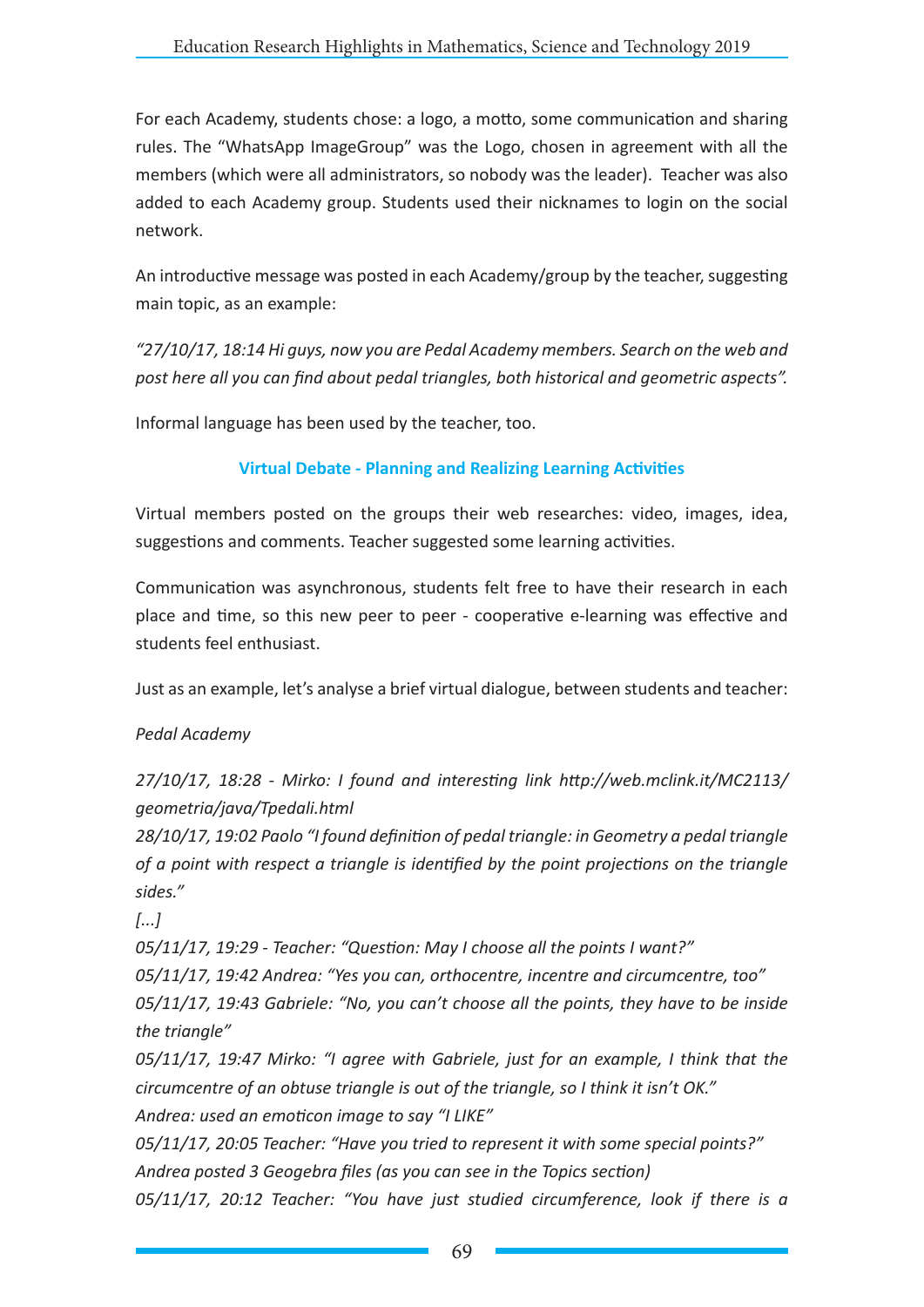*connection between pedal triangle and circumference."*

*05/11/17, 20:14 Gabriele "Prof, I'm trying... I draw the pedal triangle of the orthocentre (D), by Geogebra, I draw a circumference passing by D and a vertex C, CD is a diameter... 05/11/17, 20:20 Andrea "Gabriele, I put the Pedal of the Incentre, CD is always the diameter..."*

*05/11/17, 21:05 Giampietro "Diameter is perpendicular to the cord, it is obvious" Teacher "Wonderful"*

*05/11/17, 21:50 Paolo: "I'm searching for historical origin of pedal word, but I didn't find anything...who invented this word?"*

By analysing the web debates, we may answer to some research questions:

Students discuss about Mathematics between them, without any fear to make a mistake. Students use an informal language, also including "emoticon" to approve or disapprove, as in a friendly chat.

In this free scheme framework, students have the opportunity to do Maths research and rediscover some results, which are not present in their schoolbooks, but are strictly connected to standard geometric topics.

Students are very interested in the topics, so they continue to study Maths also in the evening. In the research phase, GeoGebra has a relevant role, as a flexible instrument to immediately verify some student's hypothesis and some theorems they found on the web.

### **Extended Topics**

In order to better comprehend the context where this new methodology has been experimented, teacher suggested also, in each virtual Academy, to get information about some specific ancient Academies founded in Campania, which are connected between them, because founder of one Academy was also a member of another one, and so on. It is just a way to "follow a branch" of the complex ancient Academies network.

### **Some Criticisms in Virtual Academies: towards Blended Academies - Live Meetings**

Students had some problems to virtually organize their web researches in a learning unit: a virtual discussion to individuate main elements and synthesize them in a learning unit was not trivial.

For this reason, all the students agreed to change "virtual Academies" in "blended" ones: members met at school, discussed about their topics and each Academy produced a poster, to be shown to the members of other Academies (e.g. see Figure 1 for the Cevian Poster).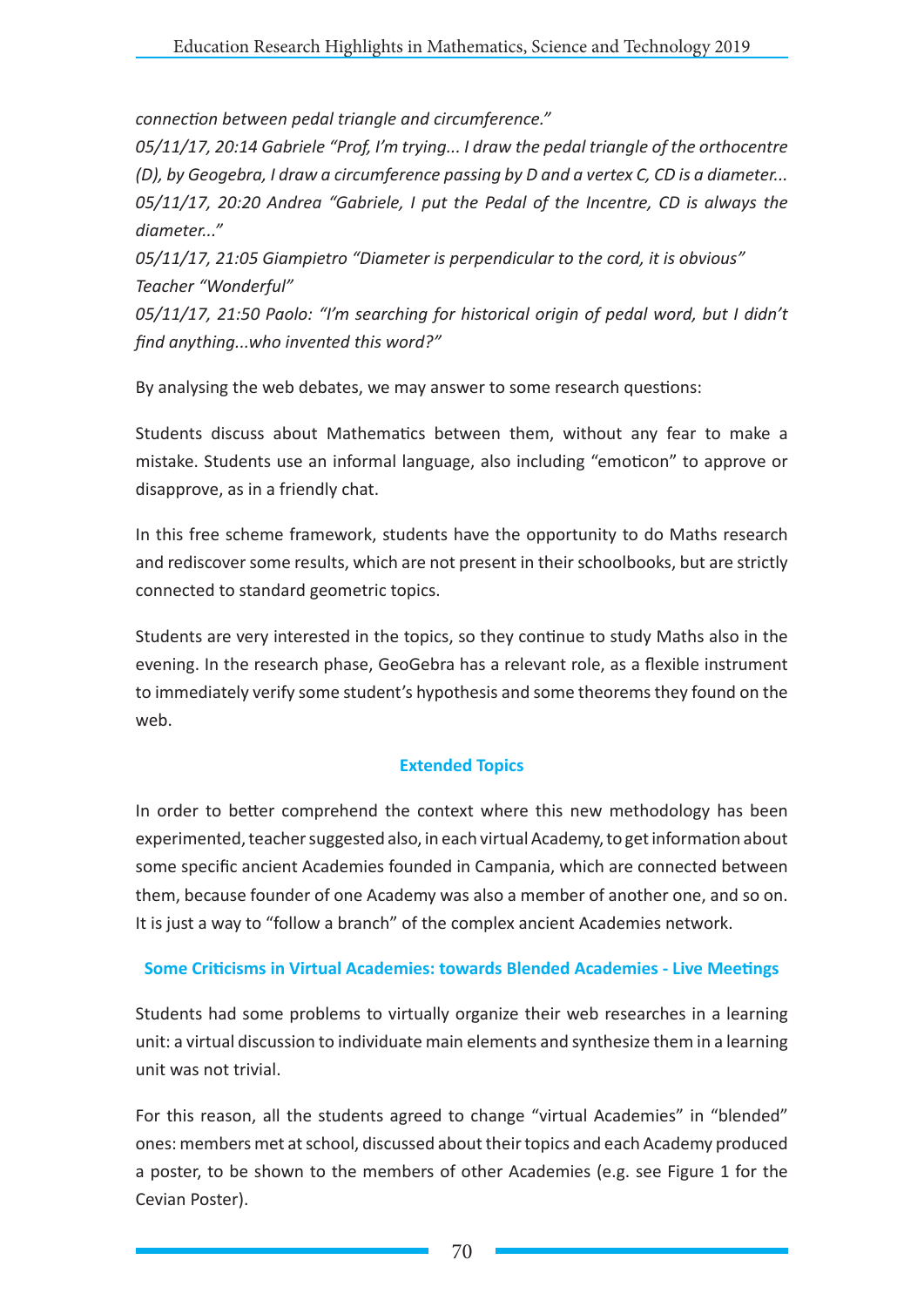

Figure 1. Poster realized by Cevian Triangles Academy. Similar posters have been realized by Pedal and Orthic ones.

A debate (Leron & Hazzan, 2006) between all the students belonging to the three Academies showed that there were some common features in the analysed topics.

Because of these similarities, and in order to realize a more complete learning unit, the three Academies fused together to create a new one, named *Baffling Triangles Academy*. Re-following the first steps, all details about this new Academy were established: the motto was "T*riangles: a universe letter"*, inspired to the Galileo's words. A uniform was suggested in a black sweatshirt, possibly with a hood.

A day trip to Langobard old town Salerno (a few chilometers far from the school) was also organized to better context the research activities, in particular to rediscover the place where the first Scientific Academy, Academia Secreta, (Ruscelli, 1984) was probably founded. Students were mainly fascinated by a specific geometry, releaved on the floor in San Pietro a Corte church (see Figure 2) and they chose it as Academy logo.



Figure 2. A mysterious Geometry on the floor in San Pietro a Corte (Salerno, South of Italy).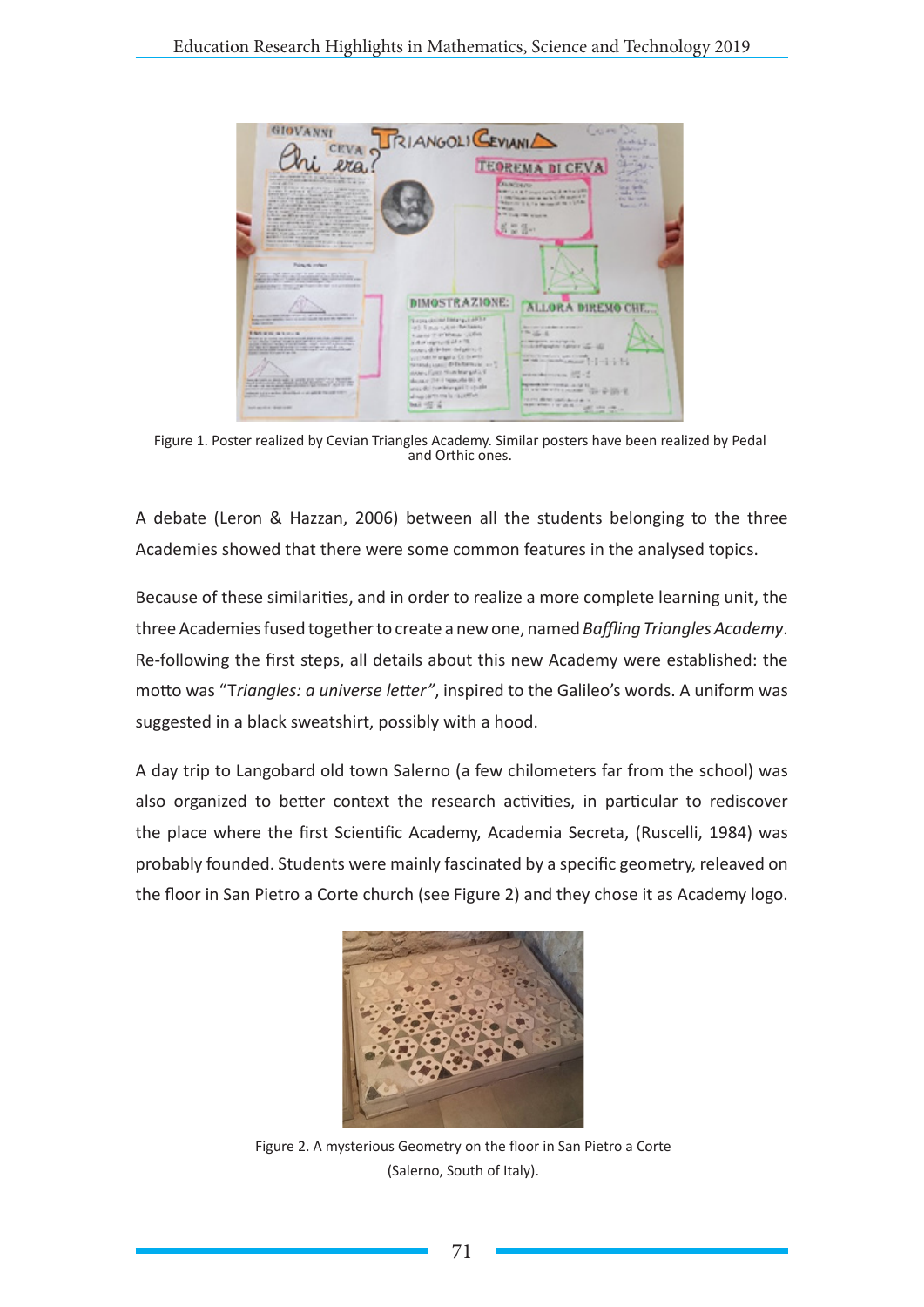# **Final Live meeting**

Final live meeting of Baffling Academy was at the presence of all the students and teachers of different subjects (Maths, Latin, English, History and Literature, Science). Students showed main results about all the topics, also detailing the used historical sources and the ICT instruments they preferred.

Students used three different languages: Latin (for some historical fonts, i.e. Ceva), Italian (but often archaic italian) and English (e.g. Coxeter and Greitzer, 1967). They showed their results, both by using multimedia and posters. A debate between teachers and students was effective in order to give effort to the interdisciplinarity of the learning unit.

## **Final Product**

Finally, students realized a multimedia product (video), summarizing their own point of view about this educational path. They also added some comments, which were similar to slogans, i.e.:

*"From the past to the future: we worked as Academy members" "Our Academies 2.0: comparison, dialogues and research" "Learning all together is special!"* 

By analysing students' slogans, we deduce that a strength of this methodological approach is the free cooperative comparison and research spirit: students feel part of an organization where they may discuss, without no fear to have a mistake.

### **Topics**

Analysed topics are Geometry theorems about triangles, discovered after 1500, which are not classified, not well dated, not always organized, not present in Maths school books, but they are very useful, interesting and easy to be studied at High School. Here we show just some students researches from the three virtual Academies:

### **Cevian Triangles**

A Cevian is any line segment in a triangle with one endpoint on a vertex of the triangle and the other endpoint on the opposite side.

Given a point S and a triangle ABC, the Cevian triangle PQR is defined as the triangle composed of the endpoints of the cevians though the Cevian Point S (see Figure 3).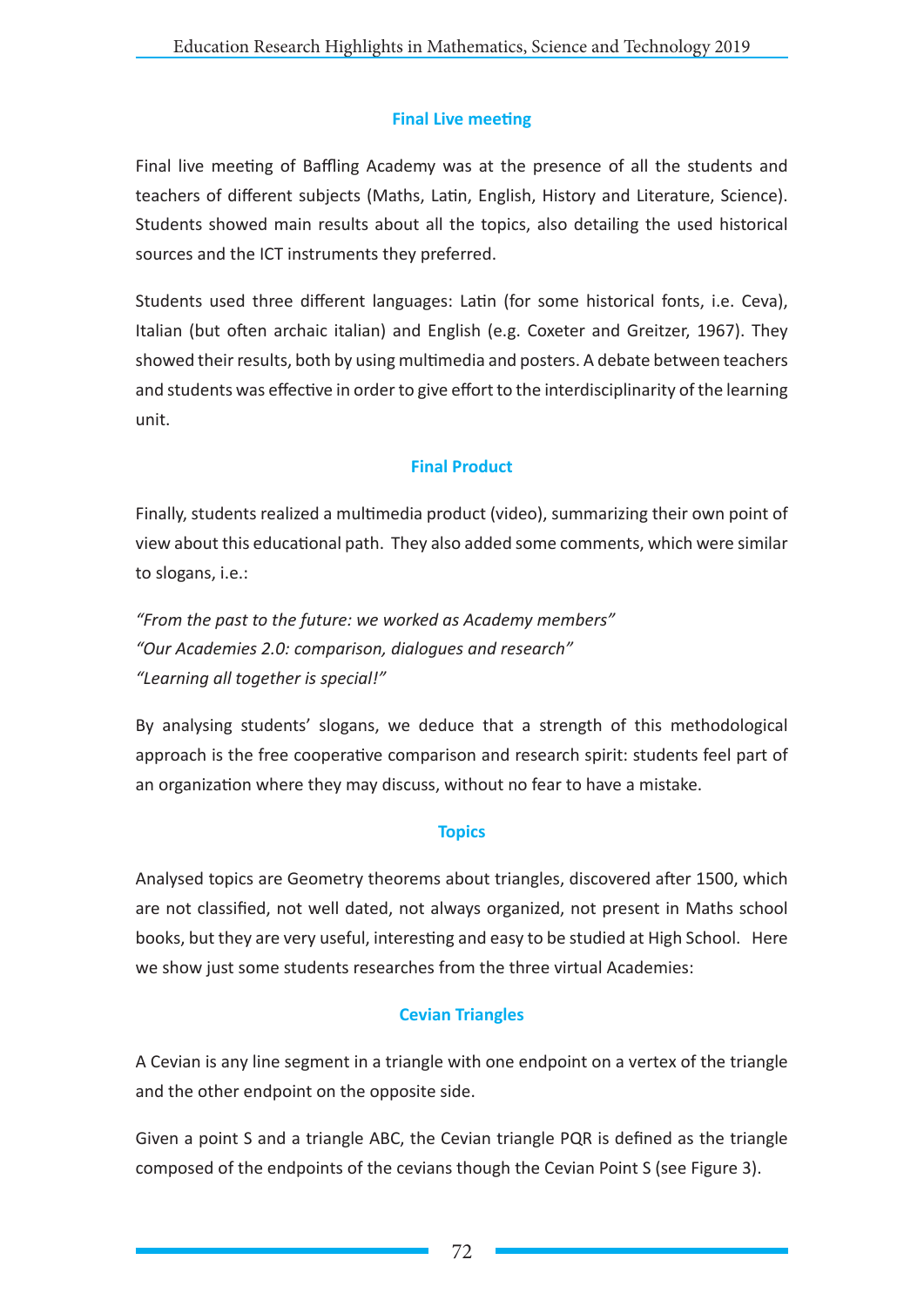

Figure 3. PQR: Cevian Triangle of the Main ABC Triangle, S = Cevian Point.

The condition for three general Cevians from the three vertices of a triangle to concur is known as Ceva's theorem.

Giovanni Ceva studied Geometry for most of his long life. In 1678, he published "De lineis rectis se invicem secantibus statica constructio", about applications of mechanics and statics to geometric systems, including the new theorem on synthetic Geometry in a triangle, known with his name.

## Theorem 1 (Ceva's theorem)

In a triangle ABC, three lines AQ, BR and CP intersect at a single point S (i.e. they are concurrent) if and only if:

$$
\frac{R}{B} \cdot \frac{Q}{Q} \cdot \frac{R}{R} = 1
$$

Students verified it by using GeoGebra (See Figure 4)



Figure 4. Test of Ceva's Theorem by Using GeoGebra.

Ceva's theorem is very important in Geometry, because it is simple to prove that medians, angle-bisectors, and heights are Cevians, i.e. they all concur in a Cevian point (barycentre, incentre and orthocentre points, respectively).

Students verified these properties by using GeoGebra and they found on the web some different proofs about it, also by looking for some Youtube videos, which they believed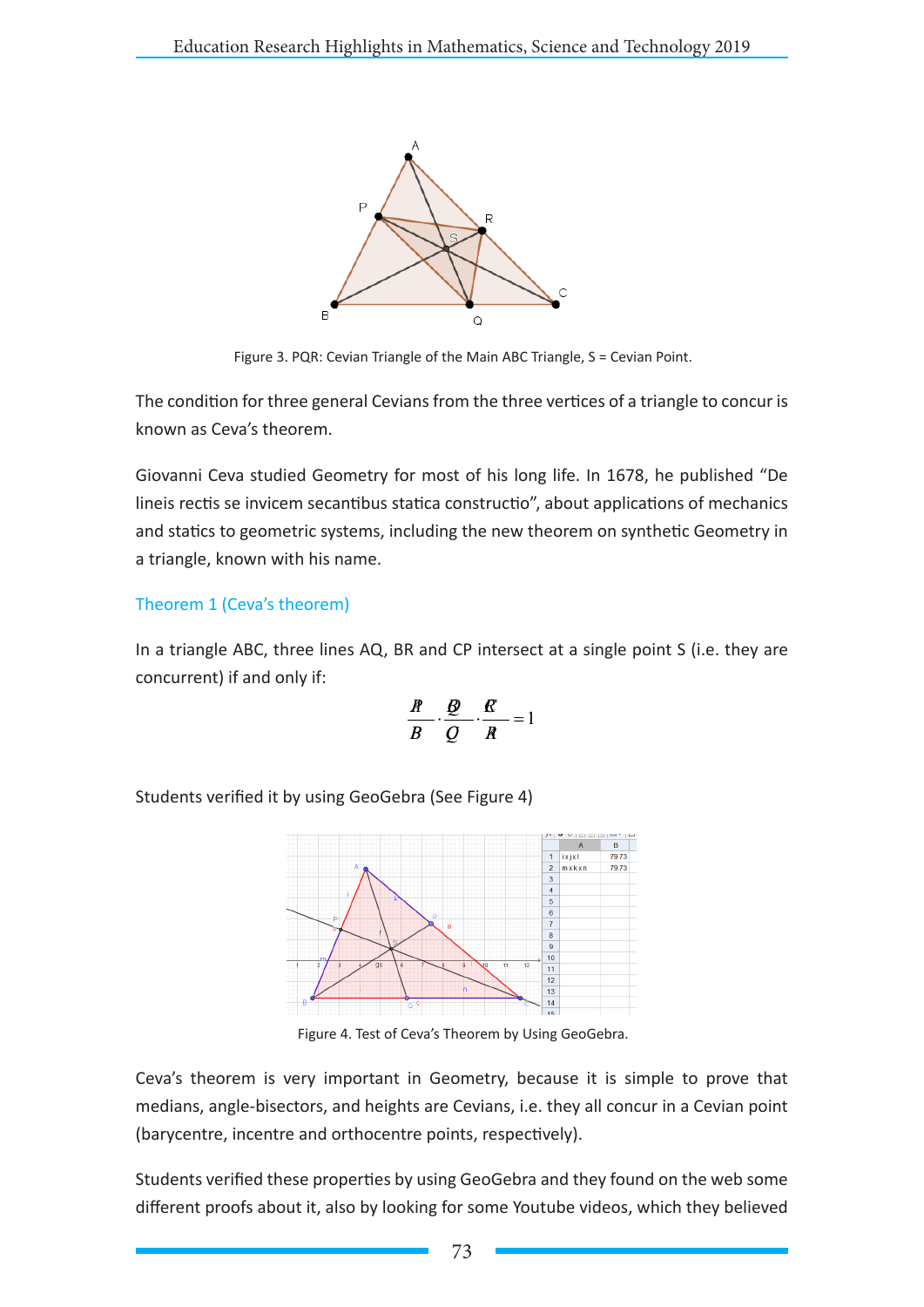were effective and very simple.

Maths directly studied on Youtube channels is a further response to our question research: it can be considered as an instrument which is free, closer to their attitudes and it brilliantly substitutes a long, boring chapter about "Remarkable Points in a Triangle".

This theorem is also important in Physics, in particular in the Mechanics and a debate about its physical aspects has been also done.

#### **Pedal Triangles**

A pedal triangle is obtained by projecting a point onto the sides of a triangle.

More specifically, let's consider a triangle ABC, and a point P which is not one of the vertices A, B, C. Let's drop perpendiculars from P to the three sides of the triangle (these may need to be produced, i.e., extended) and label L, M, N the intersections of the lines from P with the sides BC, AC, AB. The pedal triangle is the LMN one (see Figure 5)



Figure 5. LMN: Pedal Triangle of Main Triangle ABC.

Several properties can be proved about pedal triangles, all starting from a "main property":

Theorem 2 (Main Pedal Property) Given an ABC triangle and an  $A_1B_1C_1$  pedal triangle respect to P point, then A,  $C_1$ , P and B<sub>1</sub> belong to a same circumference, with AP as a diameter" (Figure 6).



Figure 6. Pedal Triangles Main Property: A,  $C_{1}$ , P and  $B_1$  belong to a same Circumference, Being AP the

Diameter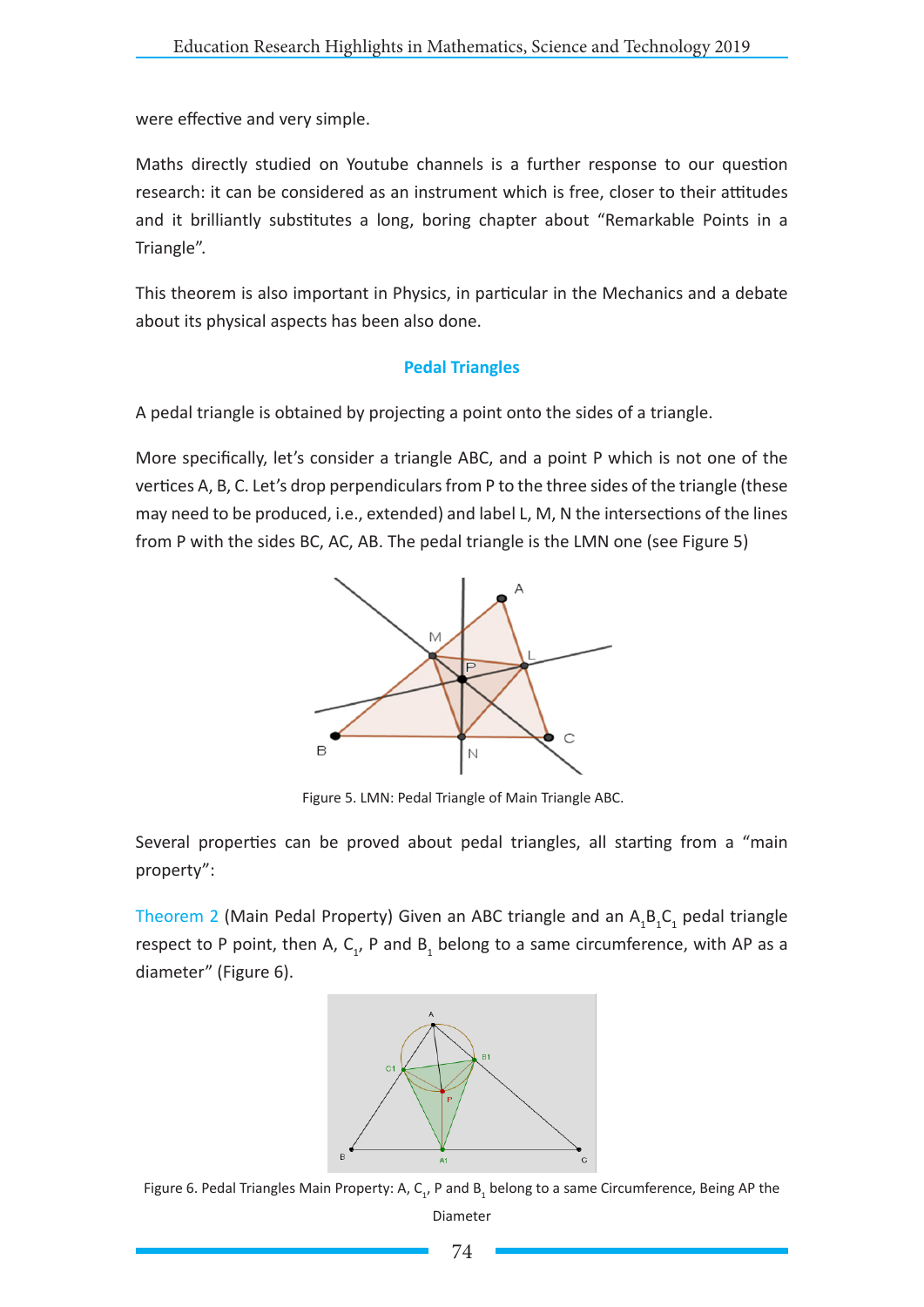### Proof

Trivially, from the Pedal definition, angles  $AB_1P=AC_1P=90°$  so both the triangles  $AB_1P$ and  $AC_1P$  are in a semi-circumference and the quadrilateral  $AB_1PC_1$  is inscribed in a circumference, with diameter AP. Let's observe that this theorem corresponds to the "students' discovery" in the dialogue above.

### **Orthic Triangles**

Given a triangle ABC, the triangle  $H_A H_B H_C$ , whose vertices are endpoints of the altitudes from each of the vertices of ABC is the orthic triangle. There are three cases:

if ABC is an acute-angled triangle, then the orthic triangle is inside ABC;

if ABC is a right-angled triangle, the orthic triangle degenerates in the hypotenuse height;

if ABC is an obtuse-angles triangle, then the orthic one is outside ABC.

In Fig.7 these three cases have been shown, as found on the web.



Figure 7. Orthic Triangle in case of a) ABC is an Acute-Angled Triangle, b) ABC is a Right-Angled Triangle, c) ABC is an Octuse-Angled Triangle.

It is important to observe that a bit of confusion can be found on the web, mainly depending on a no systematic arrangement about these topics; for example, in Fig.8.b it is written "Pedal" instead of Orthic triangle" Nevertheless, the Orthic triangle is both the Pedal and Cevian Triangle of a specific point, the Orthocentre.

An important property of Orthic triangle is the following one:

### Theorem 3:

If is the orthic triangle of , then ABC heights are DEF angle bisectors, i.e. ABC ORTHOCENTRE is the Orthic triangle (DEF) INCENTRE.

Students verified this theorem in the ITC laboratory, by using GeoGebra, as shown in Figure 8.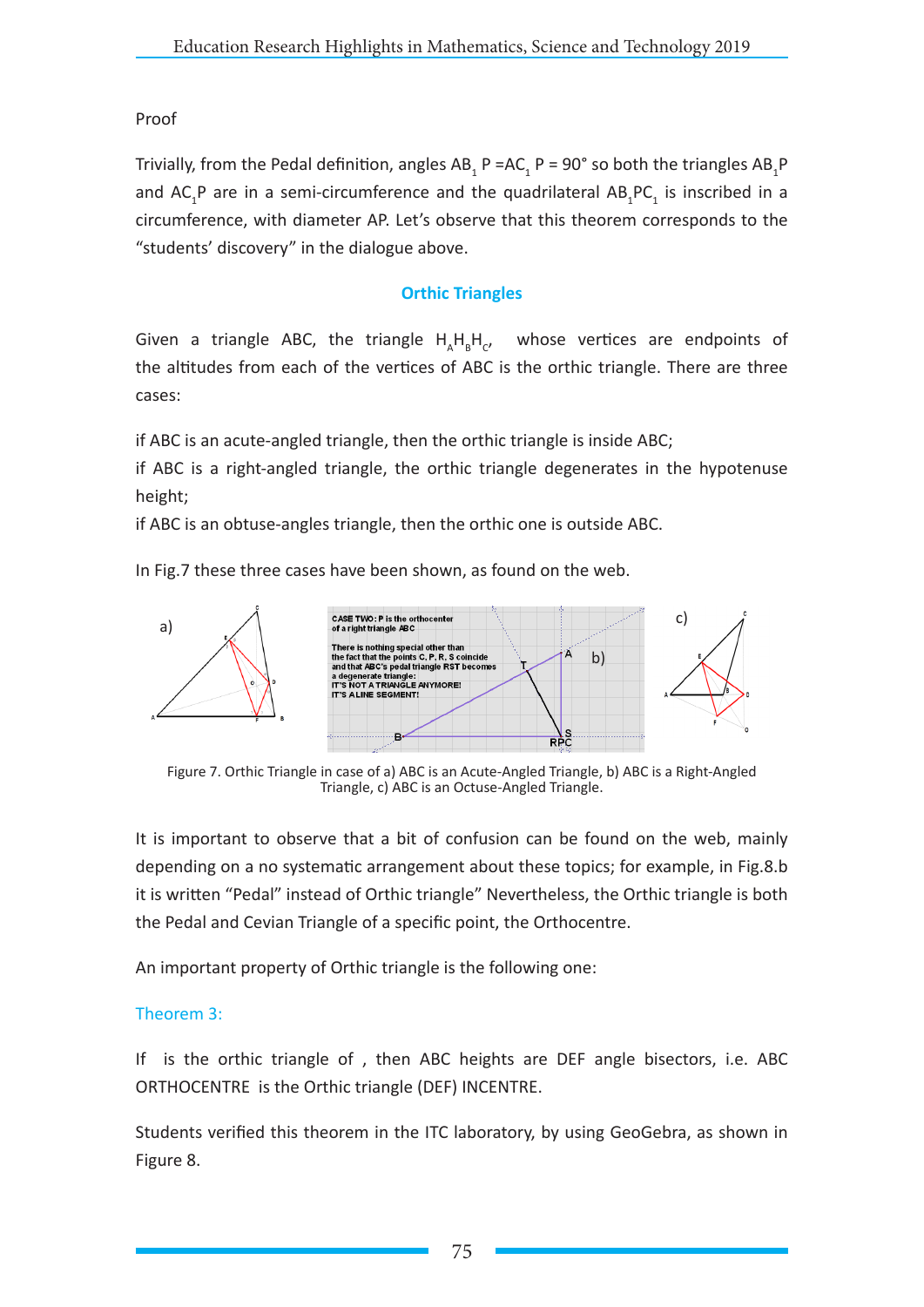

Figure 8. Test of the Property "ABC Orthocentre is the Orthic Triangle Incentre" During 1700s, because of calculus inception, main discussions were about minimum and maximum problems.

A known minimum problem about these topics was introduced by Giovanni Fagnano in 1775 (Coxeter and Greitzer, 1967):

### Theorem 4 (Fagnano's problem)

For a given acute triangle determine the inscribed triangle of minimal perimeter. The solution is "the Orthic triangle". Fagnano' solution used the "calculus", whereas L. Fej´er and While H. A. Schwarz gave a proof by using synthetic geometry (axial symmetries), in an independently way. Students verified Fagnano's problem in the ITC lab, by using GeoGebra, nevertheless, they also analysed the L. Fej´er proof (Coxeter and Greitzer, 1967).

A lot of confusion is still on the web, and orthic and pedal triangles are still mixed up, for the Fagnano's problem, too, as you can see in Gutkin (1997) where it is written "Among all inscribed triangles the pedal triangle has the least perimeter", instead of the orthic triangle.

### **Conclusion**

About 800 Academies were founded in Italy in 1525-1700 years, being a worldwide, very important phenomenon, that introduced a new way to acquire and disseminate knowledge. A new methodological approach, named "Academic Education", has been introduced, starting from the simulation of sixteenth-seventeenth century Italian Academies, all details being specified to apply this approach step by step. Moreover, a case of study has been analysed, by using this methodological approach: an interdisciplinary learning unit has been planned and experimented with about ninety students attending the second year of a secondary school, focused on "synthetic geometry theorems, absent in the Italian maths schoolbooks". Extended topics were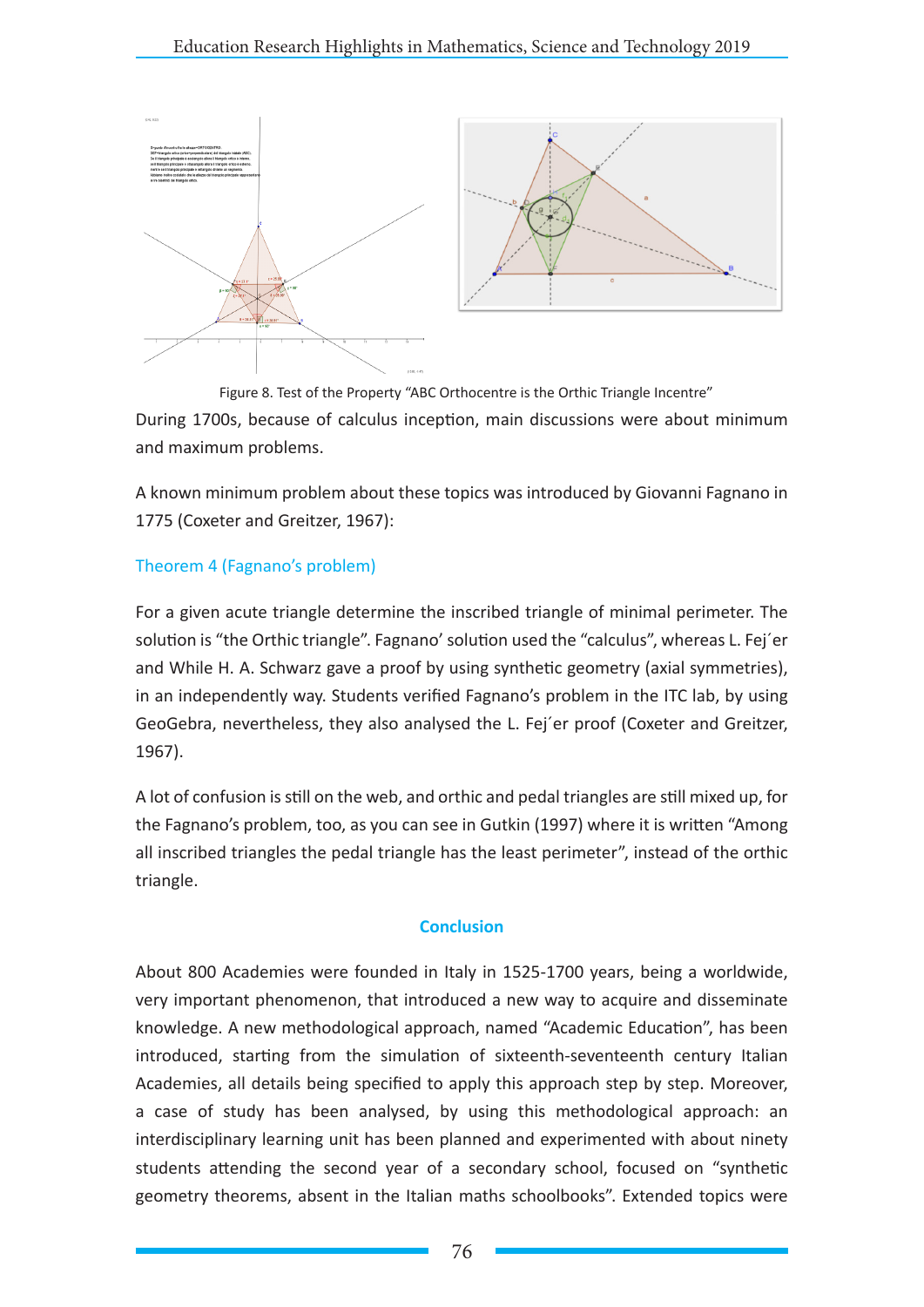about some ancient Academies in Campania, which were connected between them as in a social network.

By analysing students protocols, we deduced that Academy simulation gave a considerable boost to the Maths social use, which is very important to increase motivation to study scientific matters. They used and informal language on the social networks, and we observed that it encourage them to discuss about Mathematics out of the school context. Students feel enthusiastic about this new learning of way and their feeling were also evidenced in a final video they realized to summarize all the activities about this learning unit.

Moreover, historical aspects both about historical fonts of some theorems and researches about ancient Academies increased interest and curiosity in studying Geometry.

The use of ICT has been fundamental to immediately have a verification of all the Geometry properties.

Nevertheless, the use of web instead of schoolbooks could be a bit misleading, because of some conflicting information have been found on the net.

#### **References**

Coxeter, H. S. M., & Greitzer, S. L. (1967). *Geometry revisited* (Vol. 19). Maa.

- Gal, H., & Linchevski, L. (2010). To see or not to see: analyzing difficulties in geometry from the perspective of visual perception. *Educational studies in mathematics*, *74*(2), 163-183.
- Gutkin, E. (1997). Two applications of calculus to triangular billiards. *The American mathematical monthly*, *104*(7), 618-622.
- Irace E. and Panzanelli Fratoni M. A. (2011). Le Accademie in Italia dal Cinquecento al Settecento [Academies in Italy from Sixteenth to Eighteenth century]*.* In Sergio Luzzatto and Gabriele Pedullà Editors*, Atlante della letteratura italiana*, (vol. II, pp. 314-322). Torino: Einaudi.
- Jones, L. R., Wheeler, G., & Centurino, V. A. (2015). TIMSS 2015 science framework. *TIMSS 2015*, 29-59.
- Leron, U., & Hazzan, O. (2006). The rationality debate: Application of cognitive psychology to mathematics education. *Educational Studies in Mathematics*, *62*(2), 105-126.

Özerem, A. (2012). *Misconceptions in geometry and suggested solutions for seventh*